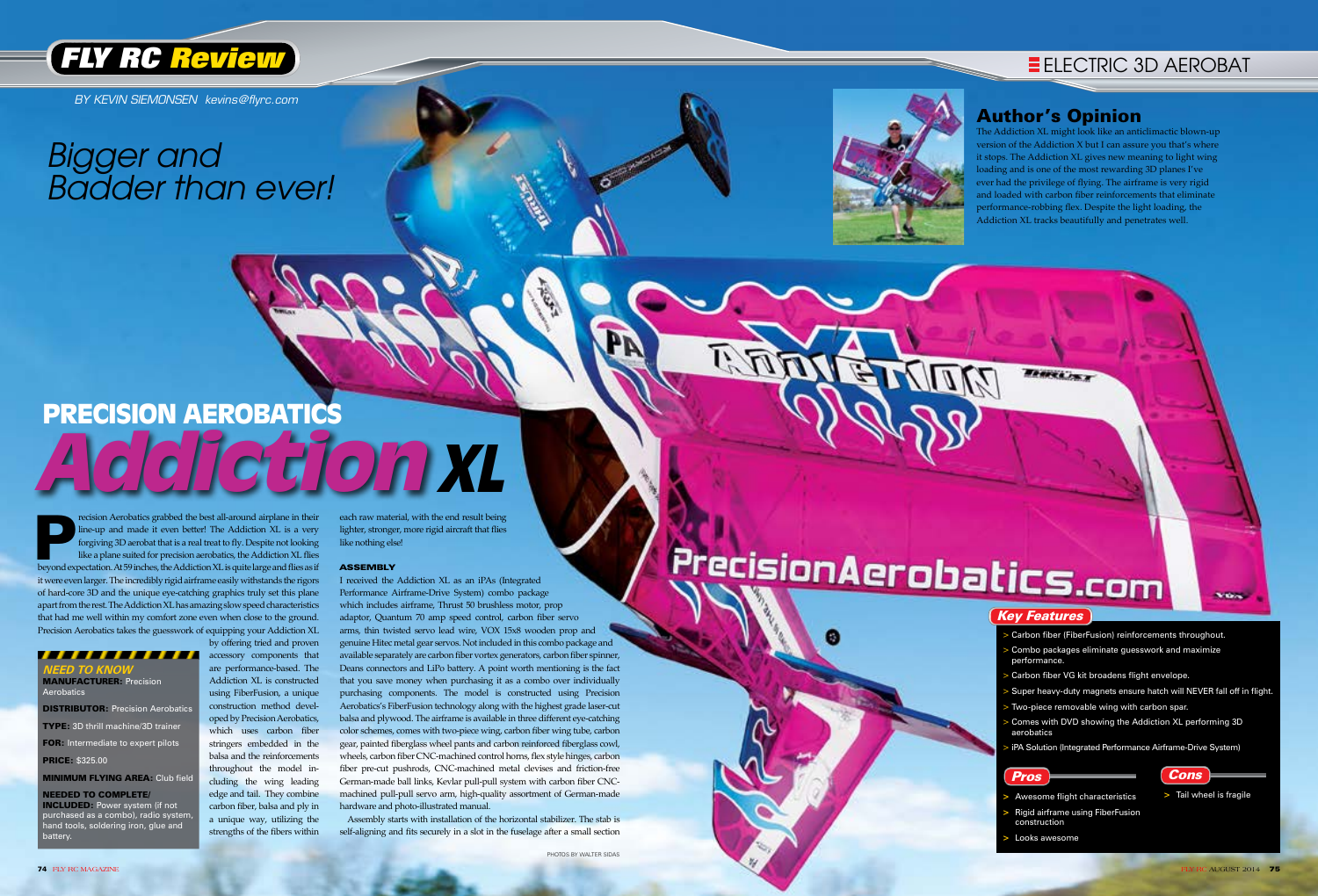## PRECISION AEROBATICS ADDICTION XL

## IN THE AIR

Photo day was a beautiful one with a steady 10-knot breeze and temps in the low 70's. The Thrust 50 motor didn't care for rapid advancement of the throttle as there was a squeal and hesitation to accelerate. This has to do with set up of the speed control and was not noticed in flight. Ground handling was good, but the short carbon gear is a little on the stiff side. Advancing the power slowly had the Addiction XL easily airborne under half throttle. I climbed up and took my thumbs off the sticks to find that no trim changes were required. I flew back and forth for Walter, the photographer, at relatively low power settings, all the time experimenting with different attitudes. I was pleasantly surprised with control authority of the rudder and how well it tracks regardless of attitude. The combination of the "generously proportioned" fuselage and the vortex generators seemed to keep it chugging along no matter what. I did crank up the volume and did some higher-speed maneuvers and was delighted with how little coupling there was and how balanced the controls were. Snap rolls are fast and controllable, but not blinding. Spins, inverted and right side up are on the slower side and quite graceful.



Depending on power setting and stick locations, gyrations can get rather exhilarating.

I slowed things down and experimented with some high-alpha 3D. I have to admit that I'm a little rusty after the ridiculous winter we just endured. I slowed the Addiction XL down and kept adding elevator until the correct attitude was achieved for a gorgeous harrier. With the breeze running down the runway, Harrier passes were at what seemed to be a snail's pace. Transition to hover is effortless with a blip of up elevator and application of throttle. Even though I was working the rust out, I was very confident in high-alpha and hovering on the deck as if it were a foamy. The controls are super effective and power system couldn't be more perfectly matched for this plane. It's light, nimble and a pure delight!

 Coming in for landing, considering the steady breeze, had me bringing it in with a little power. There is so much drag with the huge cowl and vortex generators, the plane all but stops when cutting power. The landing gear is on the stiff side, so I tried to land as gently as possible. Since the Addiction harriers so well, bringing it in with a slightly nose up attitude and power worked best for me. Drag it in until the tail touches and slowly remove power. Expect a ridiculously short roll out.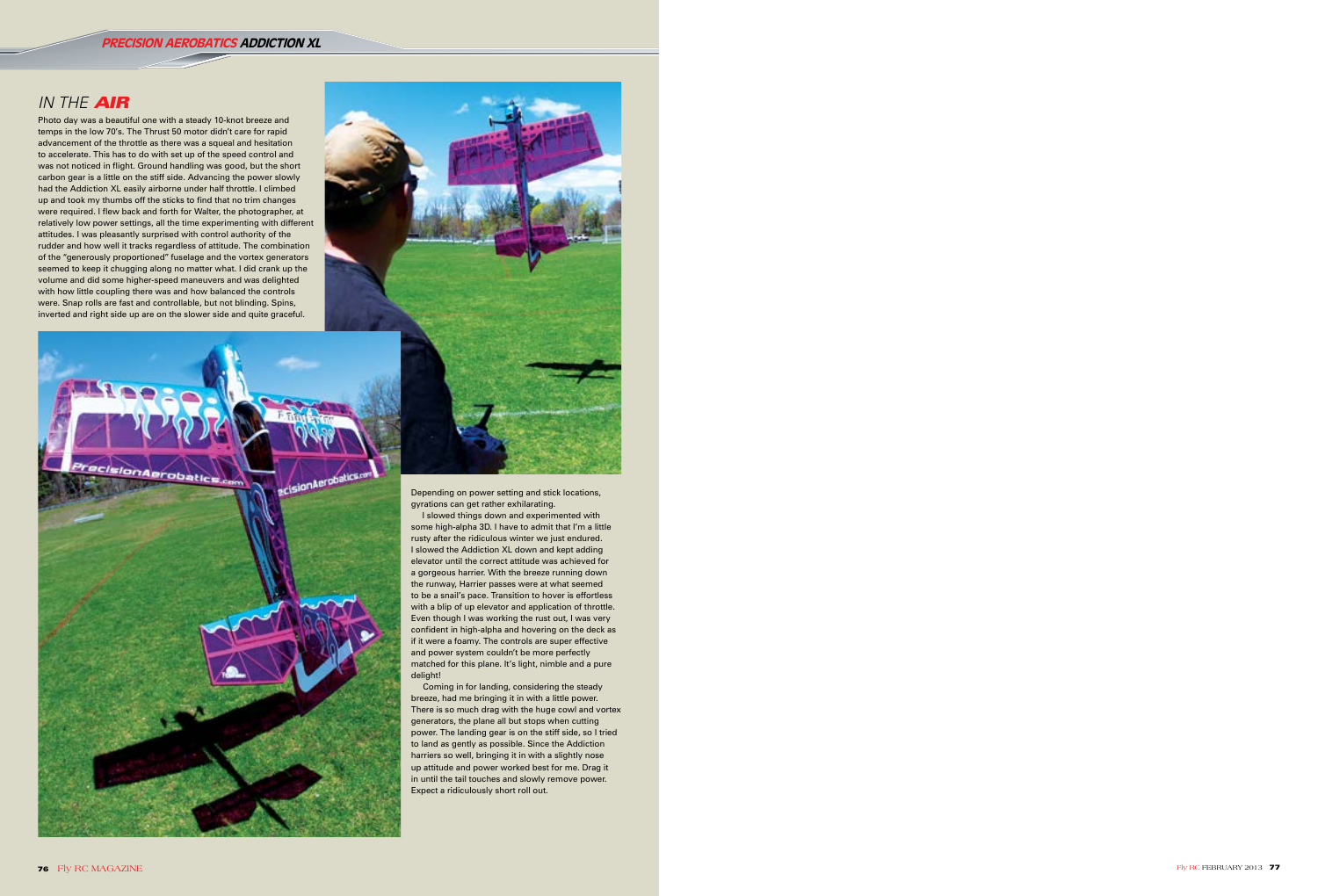of rudder post is removed (save the piece for reinstallation). The carbon landing gear screws into a carbon reinforced plate with machine screws. Loctite the mounting screw threads before installation. The wheels and pants assemble using traditional methods. A nice feature with the wheel pants is that they have a recess and mount firmly to the gear leg. The wire tail wheel fits into a drilled hole and slot at the base of the rudder. I added a zip tie to the tail wheel installation for a more secure installation. The two-piece wing features a carbon to lock it in place. The canopy hatch

is secured with three dowel pins and three mega rare earth magnets. The laser-cut motor box needs additional fiberglass tape and carbon reinforcements prior to installation which are both supplied. The motor

CUBE LOADING: 3.7 **LENGTH: 62.4 in.** 

RADIO: 4 channels required; flown with a JR 12x transmitter, Spektrum 6110E 6 channel receiver, (4) Hitec HS5245MG servos for all flight controls. MOTOR: Thrust 50 brushless outrunner motor, VOX 15x8 prop, Qunatum 70-amp brushless speed

PROPELLER/SPINNER: VOX 15x8 prop, 2.17 in

box is fitted with the firewall and carbon rods to lock it in place. Epoxy fillets are added to maximize strength. The Thrust 50 motor fits directly to the backside of carbon reinforced mounting plate. Plastic air scoops need trimming prior to installation and force cooling air directly on the motor.

**BATTERY:** Two Precision Aerobatics 3S 2200mAh LiPo batteries connected in series (or single 6S 2200mAh)

WEIGHT: 4.58 lbs.



fiber main spar and dual alignment xL its awesome 3D capabilities. Also, You can see the dowels with a plastic thumbscrew high quality construction trough the covering. The huge control surfaces on the tail give the Addiction

 The Quantum Pro 70 amp speed control got zip-tied to the side of the motor box. The cowl requires the mounting

screw locations to be drilled and then installed with wood screws. A little Dremel toolwork is required to make recesses around the landing gear legs. I finished off the motor installation with a VOX 15x8 wooden prop



**AN:** 59 in. **WING AREA:** 1,055 sq. in.

WING LOADING: 10.02 oz./sq. ft.

## PRECISION AEROBATICS ADDICTION XL

control with BEC

carbon fiber spinner RPM: 8,500

SPECS



Precision Aerobatics's motor box is a work of art.



The carbon fiber side-force generators and vortex generators aid in high-alpha and knife-edge flight.